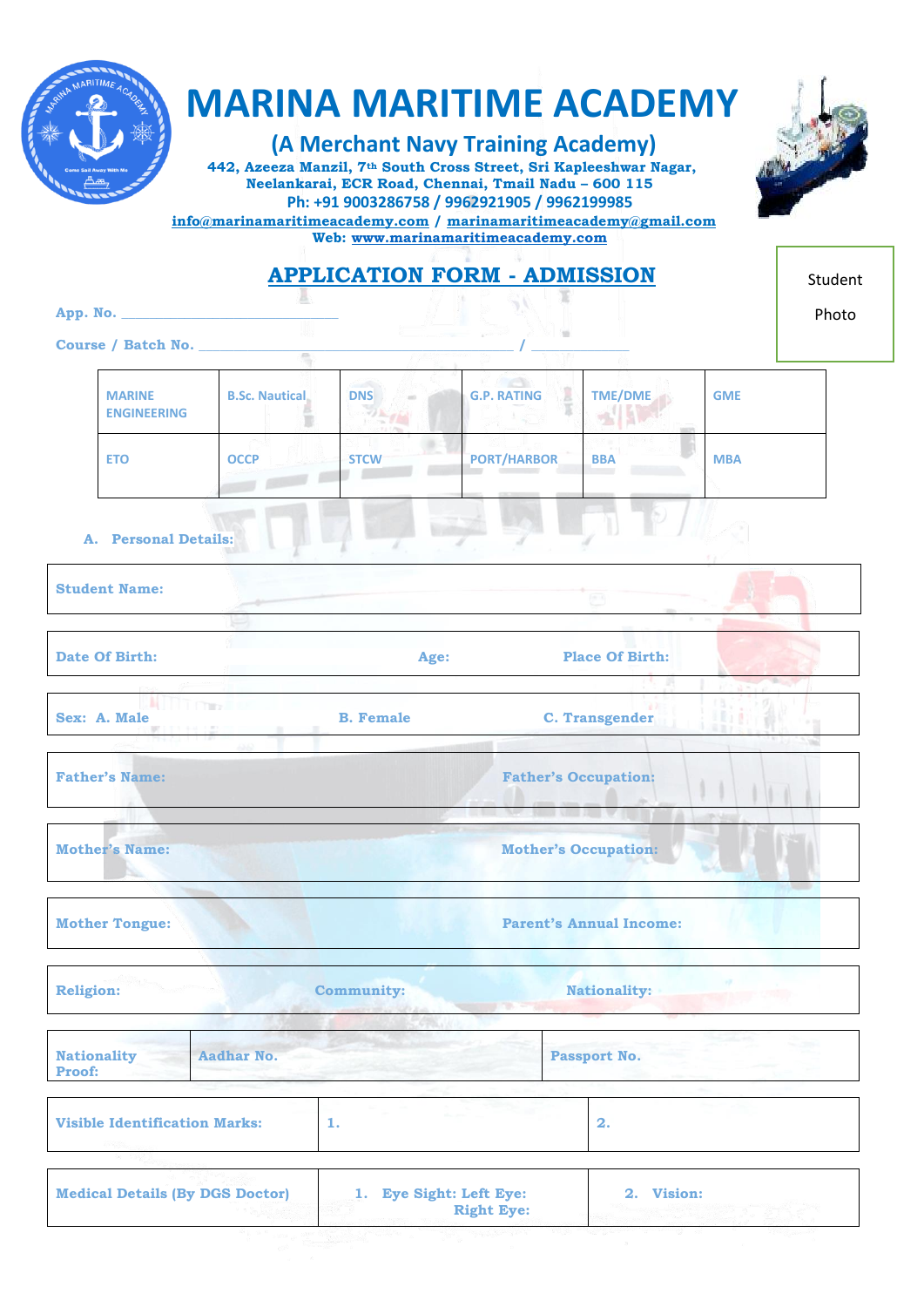| <b>B.</b> Qualification/Academic Details:      |                       |  |
|------------------------------------------------|-----------------------|--|
| <b>QUALIFICATION:</b>                          | <b>NAME OF BOARD:</b> |  |
| <b>Details Of The Institution Last Passed:</b> |                       |  |
| <b>NAME</b>                                    |                       |  |
| <b>ADDRESS:</b>                                |                       |  |
| <b>CONTACT:</b>                                |                       |  |

 $\mathcal{A}$ 

 $\mathbb{R}$ 

 $\mathbf{A}$ 

### **For B.E Marine / B.Sc. Nautical / DNS/ BBA / Port / STCW**

H

| <b>SUBJECTS</b>                  | <b>MAXIMUM MARKS</b> | <b>MARKS OBTAINED</b> | <b>PERCENTAGE</b> |
|----------------------------------|----------------------|-----------------------|-------------------|
| <b>ENGLISH (10TH / 12TH)</b>     |                      |                       |                   |
| <b>PHYSICS</b> /                 |                      |                       |                   |
| <b>CHEMISTRY /</b>               |                      |                       |                   |
| <b>MATHEMATICS</b> /             |                      |                       |                   |
| PCM /                            |                      |                       |                   |
| <b>OVERALL</b>                   |                      |                       |                   |
| For DME / GME / ETO / MBA / STCW |                      |                       |                   |

#### **For DME / GME / ETO / MBA /STCW**

**E-MAIL / WEB**

| TITT<br><b>SUBJECTS</b><br><b>MAXIMUM MARKS</b> | <b>MARKS OBTAINED</b> | <b>PERCNTAGE</b> |
|-------------------------------------------------|-----------------------|------------------|
| <b>ENGLISH(10/12/DIP)</b>                       |                       |                  |
| 4 <sup>Th</sup> / 5 <sup>Th</sup> SEMESTER      |                       |                  |
| $5Th$ /<br>6 <sup>Th</sup> SEMESTER             | <b>ALLEN SERVICE</b>  |                  |
| <b>FINAL YEAR</b>                               |                       |                  |
| <b>TOTAL</b>                                    |                       |                  |

#### **For G.P. RATING / OCCP / STCW**

| OVERALL 10Th  | <b>MATHEMATICS:</b> | <b>SCIENCE</b> |
|---------------|---------------------|----------------|
| ENGLISH: 10Th | 12 <sup>Th</sup>    | Diploma        |

| <b>OTHER QUALIFICATION DETAILS</b> |  |
|------------------------------------|--|
|                                    |  |
|                                    |  |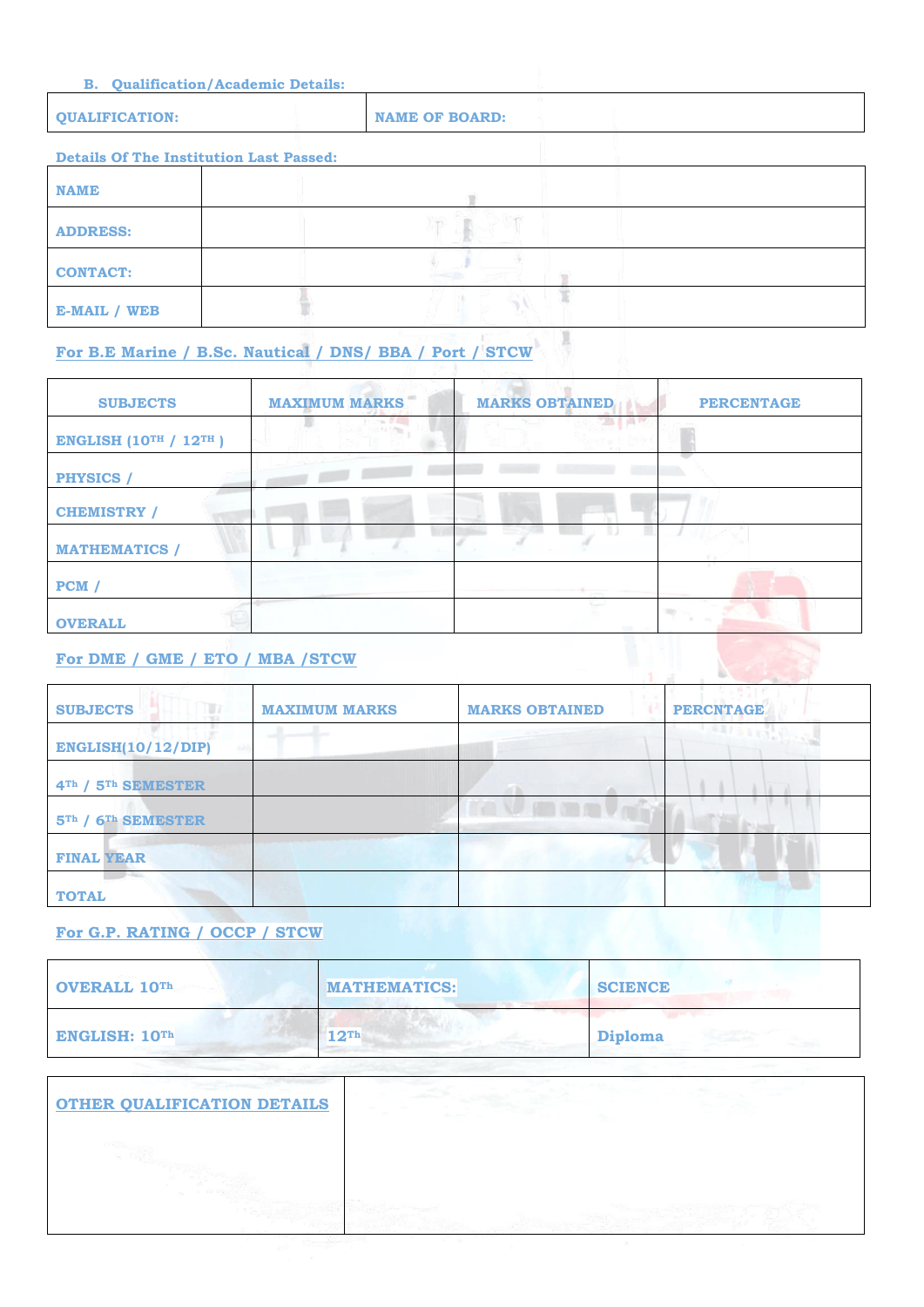#### **C. Contact Details:**

| <b>PRESENT ADDRESS</b> |      | <b>PERMANENT ADDRESS</b>                     |
|------------------------|------|----------------------------------------------|
|                        |      |                                              |
|                        |      |                                              |
|                        |      |                                              |
| CITY:                  |      | CITY:                                        |
| <b>DISTRICT:</b>       |      | <b>DISTRICT:</b>                             |
| <b>STATE:</b>          | PIN: | PIN:<br><b>STATE:</b><br>P.<br><b>CHELAN</b> |
| <b>MOB STUDENT:</b>    |      | <b>MOB STUDENT:</b>                          |
| <b>MOB FATHER:</b>     |      | <b>MOB MOTHER:</b><br>n.,                    |
| E-MAIL:                |      | E-MAIL:                                      |

| <b>D. Emergency Contact:</b> |              |
|------------------------------|--------------|
| <b>NAME &amp; RELATION:</b>  |              |
| <b>ADDRESS:</b>              |              |
| ę,<br>CITY:                  |              |
| <b>DISTRICT:</b>             |              |
| <b>STATE:</b>                | ra V manufra |
| <b>MOBILE:</b>               |              |
| E-MAIL:                      |              |

| <b>E. Achievement Details:</b> |  |
|--------------------------------|--|
| 1. SPORTS                      |  |
| 2. SINGING                     |  |
| 3. DANCING                     |  |
| 4. SWIMMING                    |  |
| 5. CO - CURRICULAR             |  |
| <b>6. EXTRA CURRICULAR</b>     |  |
| <b>7. ITI</b>                  |  |